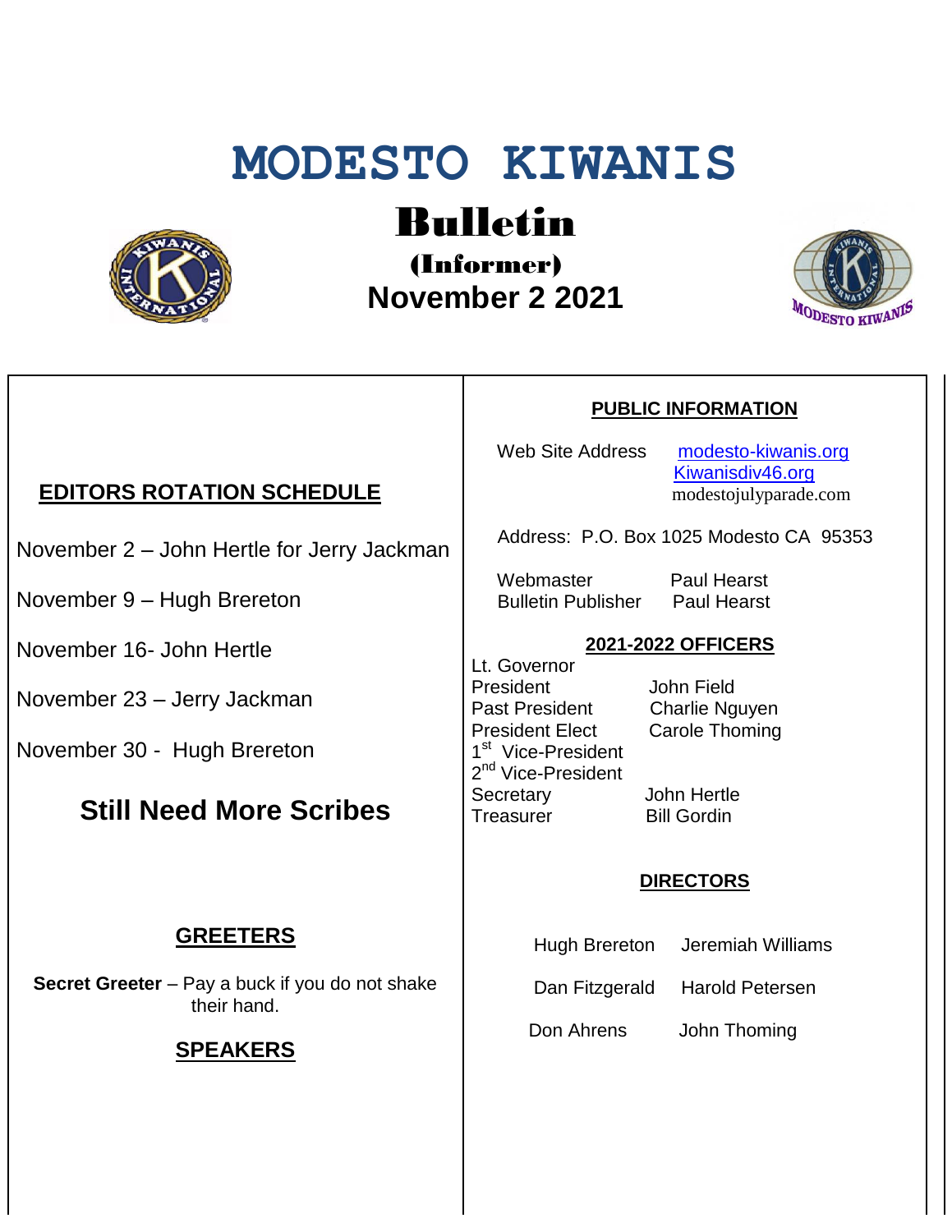Call to Order 12:03 by Prez John

**Prez John** announced that he had to leave early so we started ASAP Introduction of Guests:

**Harrold** Introduced

His Neighbor and Deputy DA Michael Houston Assistant DA Jeff Lazaro

**Prez John** Introduced his bride Chris.

\*\*\*Due to a foul-up, the scribe started out as **John H,** the **Hugh B**, then no one!

So, **John H & Hugh** put a few notes together for today's events.

#### Announcements:

**Bob Wycoff,** long time Oakdale Kiwanian, past Lt Gov. and several positions in State and local Kiwanis over the past 50+ years, passed away Saturday. Funeral arrangements are pending.

**Pat Glattke** announce through Terry McGrath that she is retiring from Kiwanis but will help on some of our events. Thanks for your service **Pat**  and... don't be a stranger  $\odot$ 

**Prez John** announced that **John & Mary Ellen Hertle** will be hosting our Holiday Party and **Don Ahrens** will host a spring gathering. Details to follow.

Happy Sad \$s were many but not all remembered by the 'scribe-team'

**Ron F** remembered Bob **Wycoff** as one of his Planning Commissioners for several years.

**John H** also served with Bob on the Planning Commission for 4-5 years. **Craig** had a video of his granddaughter having a conversation with a talking cactus!

**John H** shared a photo of Tabasco hotter than **Craig's** Tabasco Soup at Wool Growers

**Harrold's** grandson re-visited Brown University.

**Terry M** sad \$ for Pat's retirement, a couple of other \$s which we couldn't remember.

**John & Carole T** both had \$s for their casino *vi\$ist!*

**Charlie** Had a \$ (don't remember why)

**Don A**… ? sorry

**John F & Bill G** had \$s for the 49ers(win) and Raiders(didn't lose)